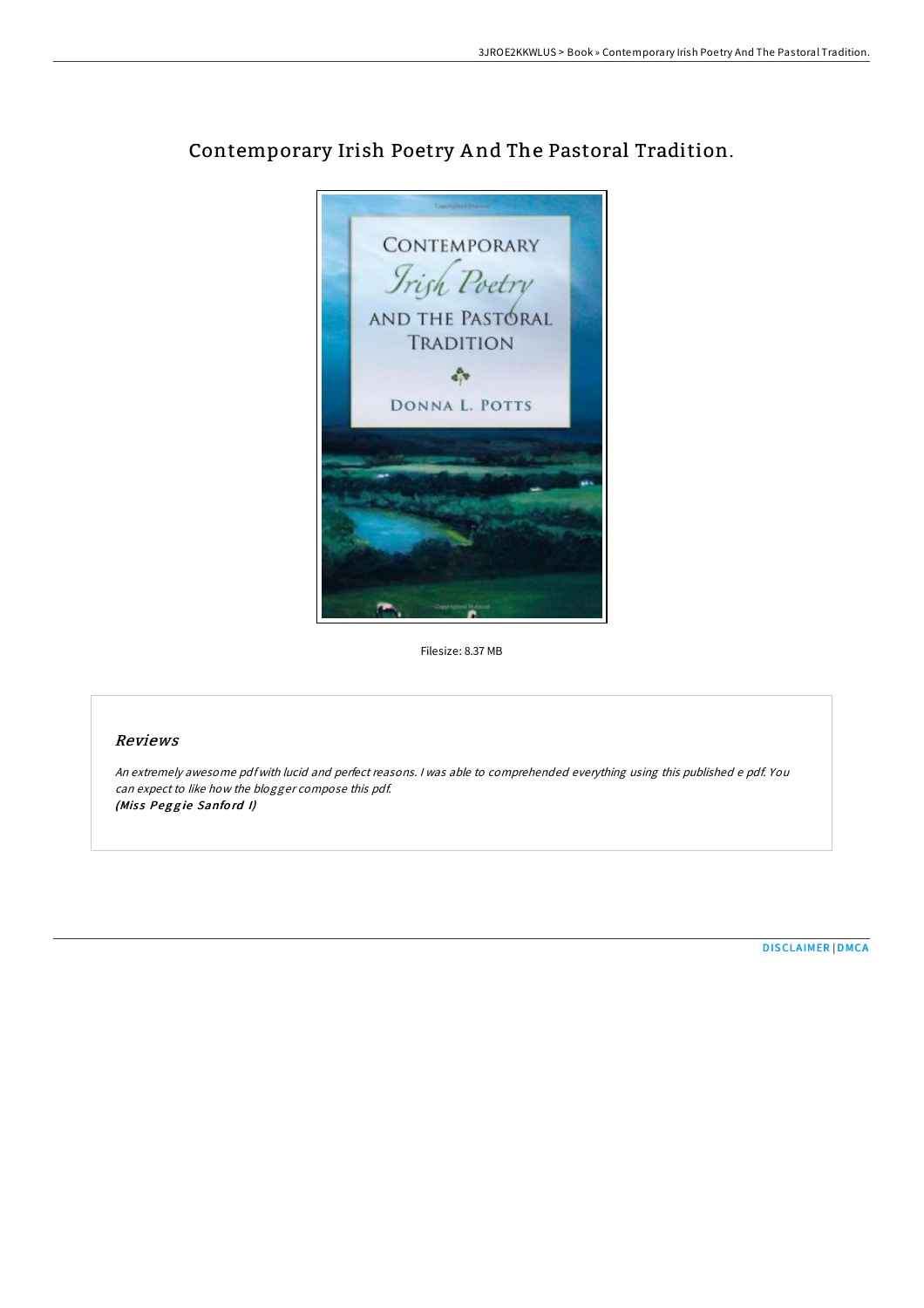## CONTEMPORARY IRISH POETRY AND THE PASTORAL TRADITION.



To get Contemporary Irish Poetry And The Pastoral Tradition. PDF, make sure you refer to the button listed below and download the ebook or have access to additional information which might be relevant to CONTEMPORARY IRISH POETRY AND THE PASTORAL TRADITION. book.

University of Missouri Press, Columbia, 2011. Hardcover. Book Condition: New. 230 pages. Hardcover with dustjacket. New book. POETRY. In Contemporary Irish Poetry and the Pastoral Tradition, Donna L. Potts closely examines the pastoral genre in the work of six Irish poets writing today. Through the exploration of the poets and their works, she reveals the wide range of purposes that pastoral has served in both Northern Ireland and the Republic: a postcolonial critique of British imperialism; a response to modernity, industrialization, and globalization; a way of uncovering political and social repercussions of gendered representations of Ireland; and, more recently, a means for conveying environmentalism's more complex understanding of the value of nature. Potts traces the pastoral back to its origins in the work of Theocritus of Syracuse in the third century and plots its evolution due to cultural changes. While all pastoral poems share certain generic traits, Potts makes clear that pastorals are shaped by social and historical contexts, and Irish pastorals in particular were influenced by Ireland's unique relationship with the land, language, and industrialization due to England's colonization. For her discussion, Potts has chosen six poets who have written significant collections of pastoral poetry and whose work is in dialogue with both the pastoral tradition and other contemporary pastoral poets. Three poets are menÑJohn Montague, Seamus Heaney, Michael LongleyÑwhile three are womenÑEavan Boland, Medbh McGuckian, Nuala N Dhomhnaill. Five are English-language authors, while the sixthÑN DhomhnaillÑwrites in Irish. Additionally, some of the poets hail from the Republic, while others originate from Northern Ireland. Potts contends that while both Irish Republic and Northern Irish poets respond to a shared history of British colonization in their pastorals, the 1921 partition of the country caused the pastoral tradition to evolve differently on either side of the border, primarily because of the...

- $\sqrt{m}$ Read Co[ntempo](http://almighty24.tech/contemporary-irish-poetry-and-the-pastoral-tradi.html)rary Irish Poetry And The Pastoral Tradition. Online  $\sqrt{m}$
- Download PDF Co[ntempo](http://almighty24.tech/contemporary-irish-poetry-and-the-pastoral-tradi.html)rary Irish Poetry And The Pastoral Tradition.